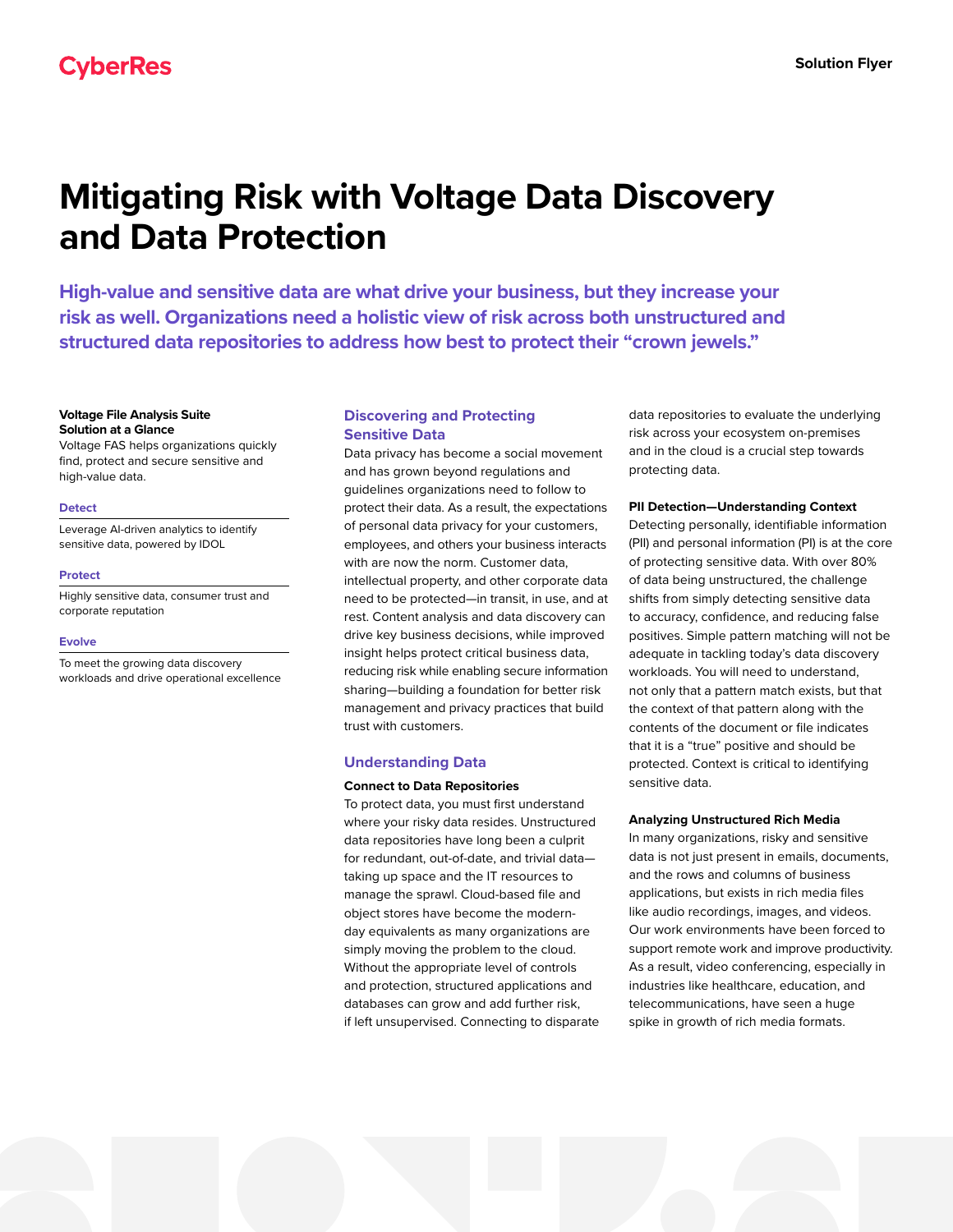Protecting privacy and being able to identify where sensitive data is present inside rich media files is increasingly important. The ability to detect and appropriately mask personal data (e.g., credit card information captured during a call center recording, a passport photo scanned by an airline, or CCTV footage outside public space) used by the business, protects the business from fines and reputation loss, as well as the customer data from possible personal data leaks.

# **Voltage Data Discovery Solutions Help Understand Your Data, Mitigate Risk**

Privacy and protection are becoming a competitive advantage for businesses with the right approach. If organizations can demonstrate that they have developed a risk management and privacy practice built on protecting customer data and establishing trust, it can become a very compelling differentiator to harness for the business.

Voltage File Analysis Suite helps establish the foundation of these practices by understanding risk in the most common unstructured repositories on-premises and in the cloud including:

- NT file shares
- SharePoint
- Microsoft Exchange
- Micro Focus Content Manager
- Office 365
- SharePoint Online
- OneDrive
- Google Drive
- Azure files
- Amazon S3
- Additional connectors and custom ingest REST API

For structured applications and databases Voltage supports:

 $\cdot$  SQL

- NoSQL
- Oracle
- Oracle eBusiness Suite
- PeopleSoft
- SAP
- JDEdwards
- Any JDBC compliant data source

Voltage Data Discovery supports PII detection across unstructured and structured data along with rich media analysis of images, audio, and video files. Our context-sensitive and aware grammars support over 39 languages and economic region entity-types in support of identifying data in support of data privacy (GDPR, CCPA, PIPEDA, POPI, KVKK), as well as PCI and PHI.

## **Protecting Your Data**

#### **Remediating Access to Data**

Ensuring data has appropriate permissions applied and is secured can be challenging due to several factors, especially the growth of data. During data discovery activities finding data that is misplaced, or overexposed is commonplace. Users have never really been reliable for filing data into the appropriate folder, location, or content management system—and, as a result, data containing sensitive, or personal data can sit over-exposed out on the network or public cloud. The ability to pinpoint where sensitive data is, report on permissions, and remediate data security controls is a powerful tool to protecting and governing access for data in use.

#### **Protecting Data in Use**

Protecting data-in-use can be complex. Data must be shared for the business to function. Team members need to collaborate, combine data sets and work on sensitive data together, securely. As a business, your organization needs to define and manage these interactions through data protection

policies. Data protection policies help ensure secure sharing and collaboration. Data must be protected based on role and business purpose (to access it), and activities such as print, attach to email, cut and paste, etc., should be blocked where necessary to reduce the proliferation of sensitive data.

#### **Shifting towards Test Data Management**

The proliferation of sensitive data can also be caused by application testing, quality assurance, and training. Real-world data has long been used to ensure the correct behavior of business applications before it is pushed into production. With increased privacy regulations, many organizations are shifting away from using real-world data to reduce risk. Recently the market has shifted towards test data management.

Test data management enables data privacy and protection in non-production and production environments by anonymizing the application data during testing. This is a process of rendering completely new data sets that look and act like real-world data but ensures no real customer or sensitive data is present. This is very appealing for applications that capture and store personal and sensitive data such as credit card information, health information numbers, names, addresses, and phone numbers. This approach also streamlines the pipeline between development, test and production, driving greater efficiency inside your IT organization.

#### **Secure Data Analytics and Anonymization**

Among the massive volumes of data captured and consumed by organizations is sensitive data that, if stolen, or breached, can result in regulatory fines, sanctions, reputation loss, and other significant consequences to the business. Combine this with the use of big data, and the rise of analytics in the cloud, the inherent risk exposure is exponentially more dangerous.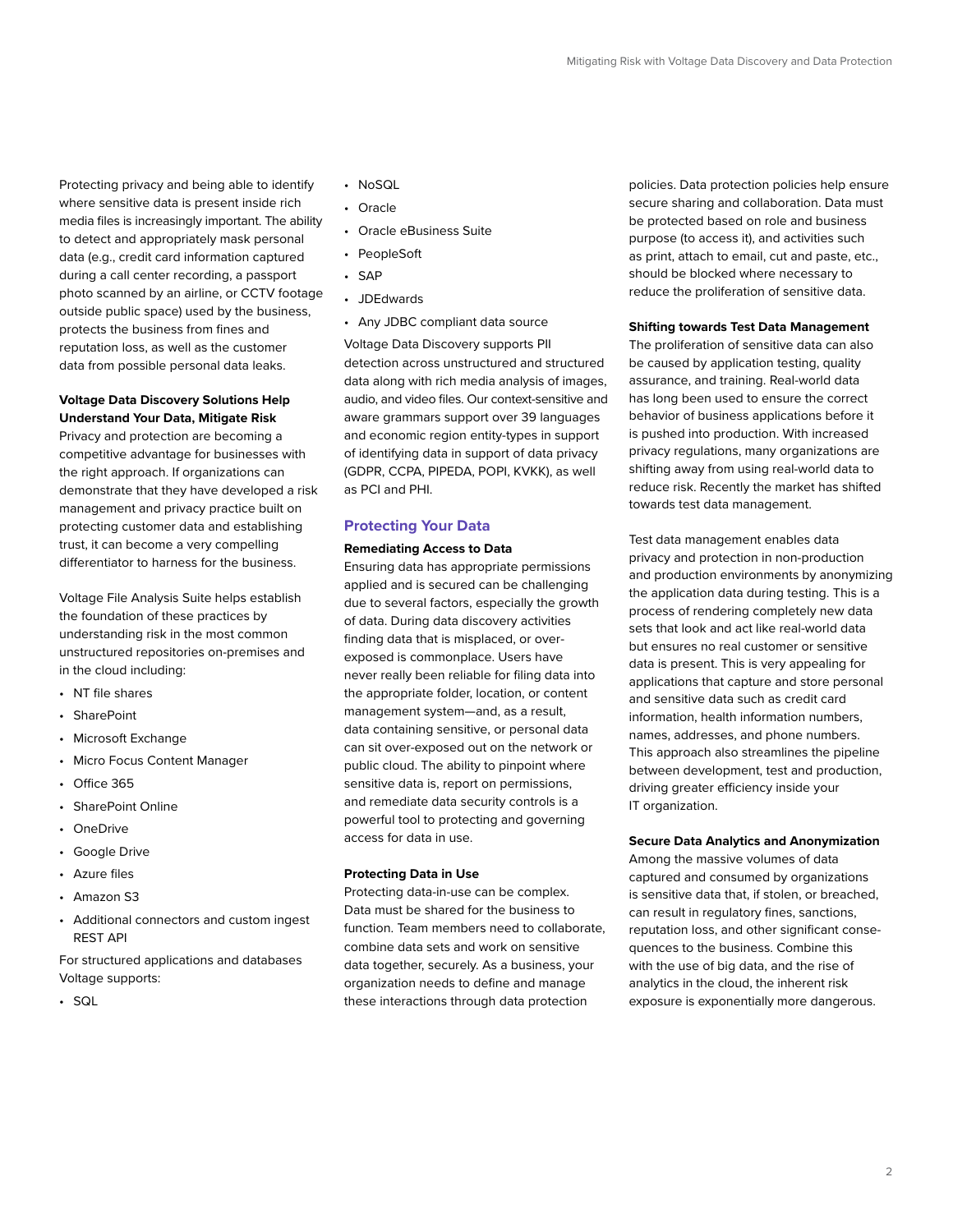With enterprises capturing personal information, intellectual property, health information, and more new classes of sensitive data than ever before, information in a data lake can form toxic combinations that present significant risk to the organization.

Organizations need to minimize the risk associated with secure data analytics while ensuring analysts can still safely and securely run queries and reports on trends and business patterns. At the same time, they need to ensure the approach will also help comply with data privacy regulations and risk mitigation around a data breach.

# **Voltage Data Discovery Solutions Help Protect Your Data, Manage Risk**

Voltage Data Discovery solutions support risk management and data privacy practices that build trust around how data is accessed, used, and protected. By enabling rights permissions reporting and remediation, along with transparent file encryption Voltage helps protect your data from unauthorized use and ensures secure information sharing.

For structured data, Voltage Data Discovery solutions support application retirement and archiving, in place data masking, test data creation, Format Preserving Encryption (FPE) supporting data privacy readiness, test data management, and secure data analytics. These capabilities not only help protect the data inside the applications that run your organization, but they also ensure that when the data is being used to support and grow the business, it is done with privacy and risk management practices built-in.

### **Voltage Data Privacy and Protection**

Voltage Data Discovery solutions help organizations find, secure and protect their data. Our portfolio includes:

#### **Voltage File Analysis Suite (FAS)**

Voltage File Analysis Suite data discovery solution enables organizations to quickly find, secure, and protect sensitive and high-value data. Voltage FAS provides complete visibility and insight across unstructured data silos, helps contain data management costs while delivering actionable analytics that improve efficiency, data quality, and data privacy compliance. Contextually aware, AI-driven grammars reduce false positives and quickly identify high-value assets (e.g., contracts, intellectual property, patents, etc.) personal and sensitive data types (e.g., PI/PII, PCI, PHI, etc.). Voltage FAS supports transparent file encryption policies for data protection along with litigation hold and long-term retention management to meet data preservation requirements.

# **Voltage Structured Data Manager (SDM)**

Voltage Structured Data Manager (SDM) enables the complete management of structured data across its lifecycle. SDM can discover sensitive data in on-premises, cloud or hybrid systems and classify in-scope data for disposition. SDM enables policy-based disposition of data, defining archival, protection, deletion or any other disposition based on pre-set company policy. SDM performs all that through a user-friendly interface that allows structured data to be managed throughout the enterprise from a single pane of glass. For test data management (TDM), SDM can generate contextual "fake" data to be used for testing, training, and quality assurance where they do not need privileges to see the real data. SDM supports multiple mechanisms to protect data for these use cases including:

- Format-Preserving Encryption (FPE)
- Format-Preserving Hash (FPH)
- Random Generation of Meaningful Values (RGMV)
- Random Generation of Meaningful Unique Values (RGMUV)
- Random Mapped Generation of Meaningful Values (RMGMV); and,
- Random Mapped Generation of Meaningful Unique Values (RMGMUV) which masks sensitive data contained in text, comments and notes, or any custom transformation.

#### **Voltage SecureData**

Micro Focus Voltage SecureData provides an end-to-end data-centric approach for en¬terprise data protection. By leveraging Voltage Format Preserving Encryption (FPE), Format-Preserving Hash (FPH), Secure Stateless Tokenization, and Stateless Key Management, SecureData protects sensitive structured data over its entire lifecycle from the point at which it's captured and throughout its movement across the extended enterprise, without gaps in security. SecureData "de-identifies" data, rendering it useless to attackers, while maintaining its usability and referential integrity for data processes, applications, and services. SecureData enables the adoption of a continuous data protection model wherever data flows, in analytic platforms and applications in hybrid multi-cloud environments and native cloud-services.

#### **Voltage SmartCipher**

Voltage SmartCipher simplifies unstructured data security, delivering control over the use and proliferation of sensitive files for secure collaboration and improved privacy compliance. It provides persistent file encryption, and complete control and visibility, over file usage and disposition across platforms. By combining critical technology features into a single solution for endpoint privacy and security, SmartCipher simplifies compliance and risk control with a single endpoint solution that transparently works with any datatype, on-premises or cloud solution, including transparent file encryption, usage controls, content inspection, and activity monitoring.